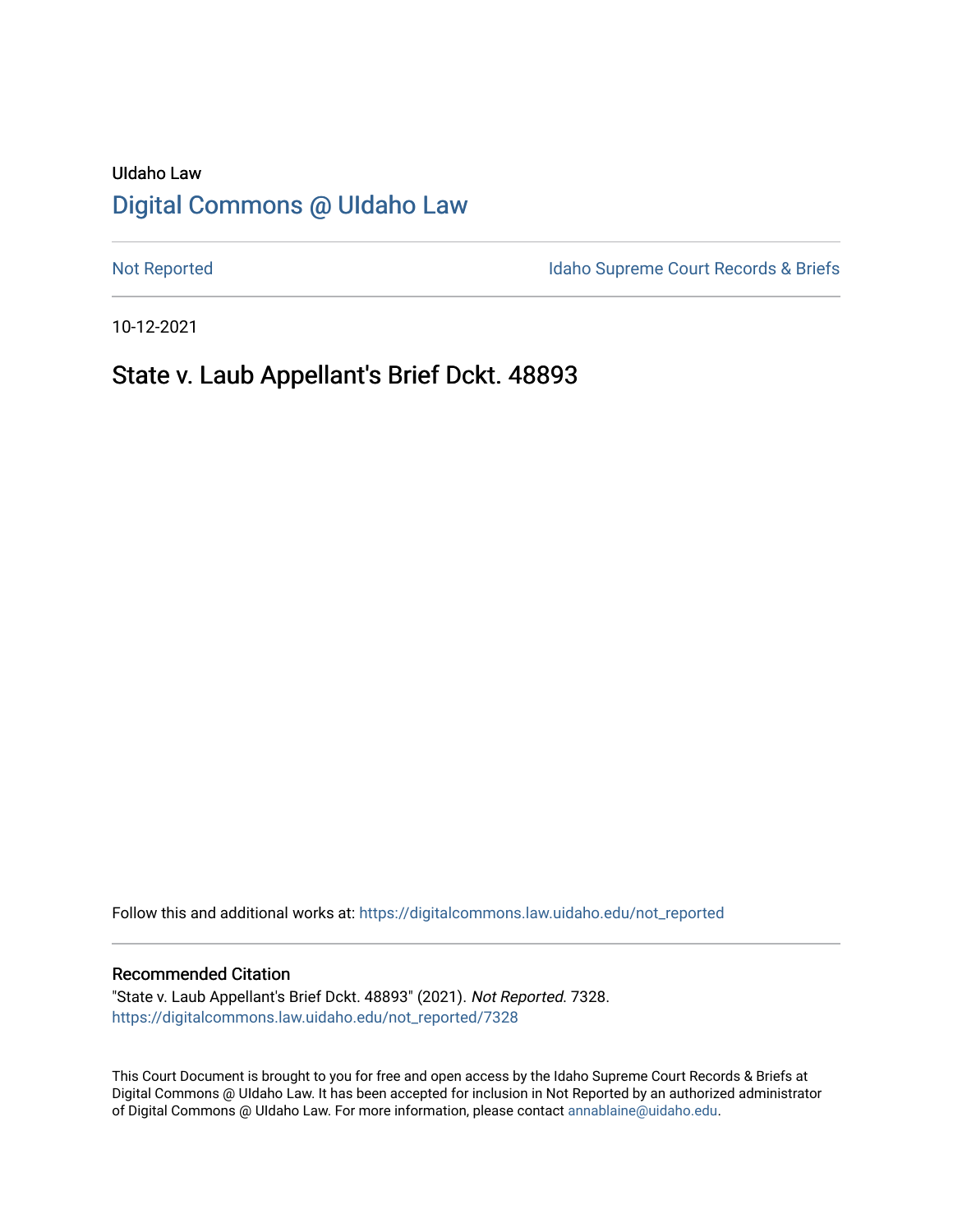Electronically Filed 10/12/2021 8:27 AM Idaho Supreme Court Melanie Gagnepain, Clerk of the Court By: Melanie Gagnepain, Deputy Clerk

ERIC D. FREDERICKSEN State Appellate Public Defender I.S.B. #6555

KILEY A. HEFFNER Deputy State Appellate Public Defender I.S.B. #10999 322 E. Front Street, Suite 570 Boise, Idaho 83702 Phone: (208) 334-2712 Fax: (208) 334-2985 E-mail: documents@sapd.state.id.us

#### IN THE SUPREME COURT OF THE STATE OF IDAHO

| STATE OF IDAHO,         |                                  |  |
|-------------------------|----------------------------------|--|
|                         | NOS. 48893-2021 & 48894-2021     |  |
| Plaintiff-Respondent,   |                                  |  |
|                         | <b>TWIN FALLS COUNTY</b>         |  |
| V.                      | NOS. CR42-20-8812 & CR42-20-8813 |  |
|                         |                                  |  |
| <b>SARA MARIE LAUB,</b> | <b>APPELLANT'S BRIEF</b>         |  |
|                         |                                  |  |
| Defendant-Appellant.    |                                  |  |
|                         |                                  |  |

#### STATEMENT OF THE CASE

### Nature of the Case

Sara Marie Laub pled guilty to two counts of accessory to aggravated battery in two separate cases. The district court imposed a sentence of five years, with four years fixed for one accessory charge, and a consecutive sentence of five years indeterminate for the second accessory charge. In this consolidated appeal, Ms. Laub argues that the district court abused its discretion by imposing excessive sentences. She submits the district court should have retained jurisdiction, or alternatively, imposed a lesser sentence.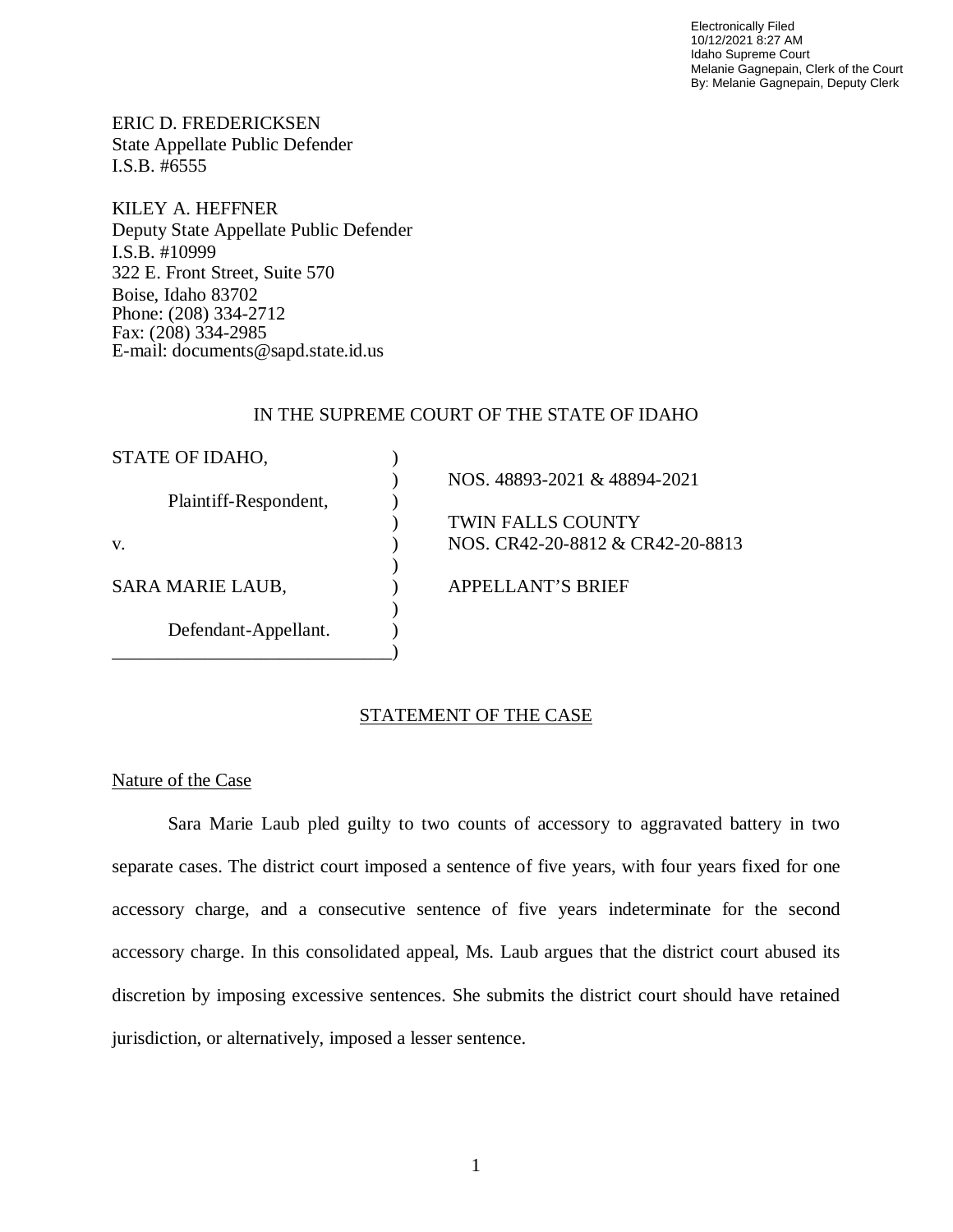#### Statement of the Facts & Course of Proceedings

In early October 2020, Ms. Laub was a passenger in a car that was involved in a shooting. (PSI, pp.4-5, 28-30.) Ms. Laub and another woman, whom she refers to as her "sister,"<sup>[1](#page-2-0)</sup> agreed to give a ride to two acquaintances, who said they needed to go speak with someone, and asked the two women to wait for them in a nearby parking lot. (PSI, pp.4-5; R., pp.5, 28-30.) After waiting for about fifteen minutes, Ms. Laub heard gunshots and decided that she and her sister should leave. (PSI, pp.4-5, 30.) As the women were leaving, the two acquaintances came running back and jumped in the back of the moving car. (PSI, pp.4-5, 30.) Ms. Laub and her sister eventually drove the acquaintances back to their homes. (PSI, pp.4-5, 30.) Ms. Laub was unaware that the two acquaintances were going to, and did, shoot someone. (PSI., pp.29-30.)

A few days later, Ms. Laub's boyfriend contacted her to "come save him," so she agreed to pick him up. (PSI, pp.5, 35.) Ms. Laub's boyfriend did not tell her that he had shot a different person when he asked for a ride, or after she picked him up. (PSI, pp.5, 35-36.) Ms. Laub was arrested the next day and charged with one count of accessory to aggravated battery<sup>[2](#page-2-1)</sup> in each of two different cases; one count for her involvement in the shooting by the two acquaintances ("first case"), and one count for her involvement in the shooting by her boyfriend ("second case"). (R., pp.8-15, 108-13.)

A joint preliminary hearing was held in November 2020 (*see generally* 11/20/20 Tr.), and upon finding probable cause for the charged offenses, the magistrate judge bound Ms. Laub over to district court. (R., pp.39-40, 43-45, 137-38, 141-43; 11/20/20 Tr., p.43, L.24 – p.46, L.16.)

<span id="page-2-0"></span><sup>&</sup>lt;sup>1</sup> Ms. Laub refers to the other woman, Kiara Metcalf, as her sister. (PSI, p.4; 11/20/20 Tr., p.9, Ls.16-17.) However, it appears that the women are close friends rather than biological sisters. (*See* PSI, p.6.)

<span id="page-2-1"></span> $2$  The State eventually amended both complaints, changing only the language describing the offenses. (R., pp.21-22, 120-22.)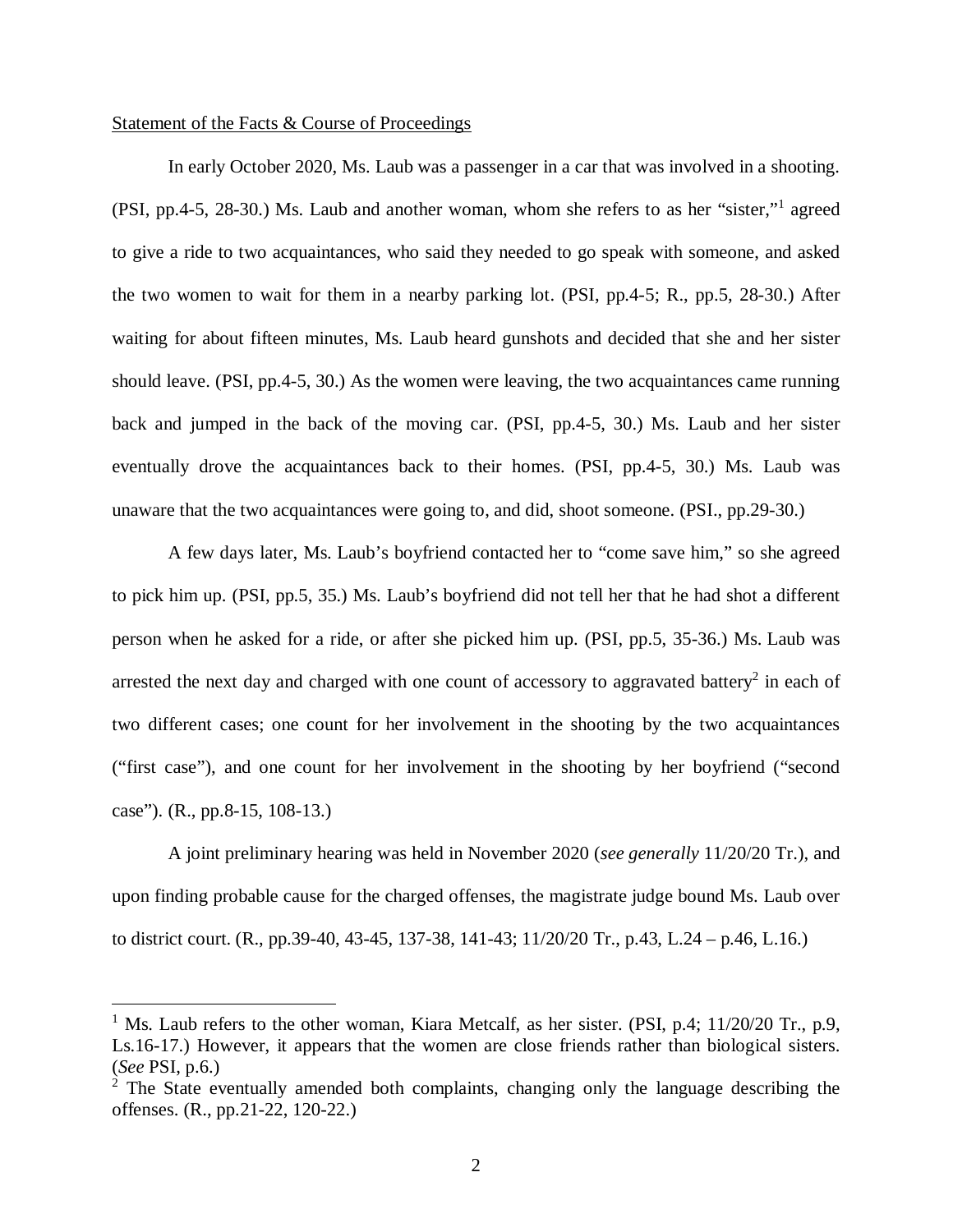In March 2021, Ms. Laub pled guilty to accessory to aggravated battery in both cases. (3/8/21 Tr., p.10, L.22 – p.12, L.23; R., pp.67-76, 160-69.) At the joint sentencing hearing in May 2021, the State recommended the district court impose a five-year fixed sentence in the first case, and a consecutive sentence of five years, with one year fixed, in the second case. (5/3/21 Tr., p.6, L.25 – p.7, l.5.) Defense counsel recommended a period of retained jurisdiction in both cases, with no recommendation as to the length of the underlying sentences. (5/3/21 Tr., p.13, Ls.23-25.) The district court imposed a sentence of five years, with four years fixed, in the first case (5/3/21 Tr., p.19, Ls.11-15; R., pp.87-91), and a consecutive sentence of five years indeterminate in the second case. (5/3/21 Tr., p.19, Ls.16-19; R., pp.180-83.) Thus, the district court imposed an aggregate unified sentence of ten years, with four years fixed.

Ms. Laub timely appealed from the judgments of conviction in both cases. (R., pp.96-98, 184-87.)

Ms. Laub also filed a Criminal Rule 35 motion in each case. (*See* iCourt Portal, *State of Idaho v. Sara Marie Laub*, Twin Falls County No. CR42-20-8812; iCourt Portal, *State of Idaho v. Sara Marie Laub*, Twin Falls County No. CR42-20-8813.) The district court has not yet ruled on these motions.

#### ISSUE

Did the district court abuse its discretion when it imposed an excessive aggregate sentence of ten years, with four years fixed, upon Ms. Laub?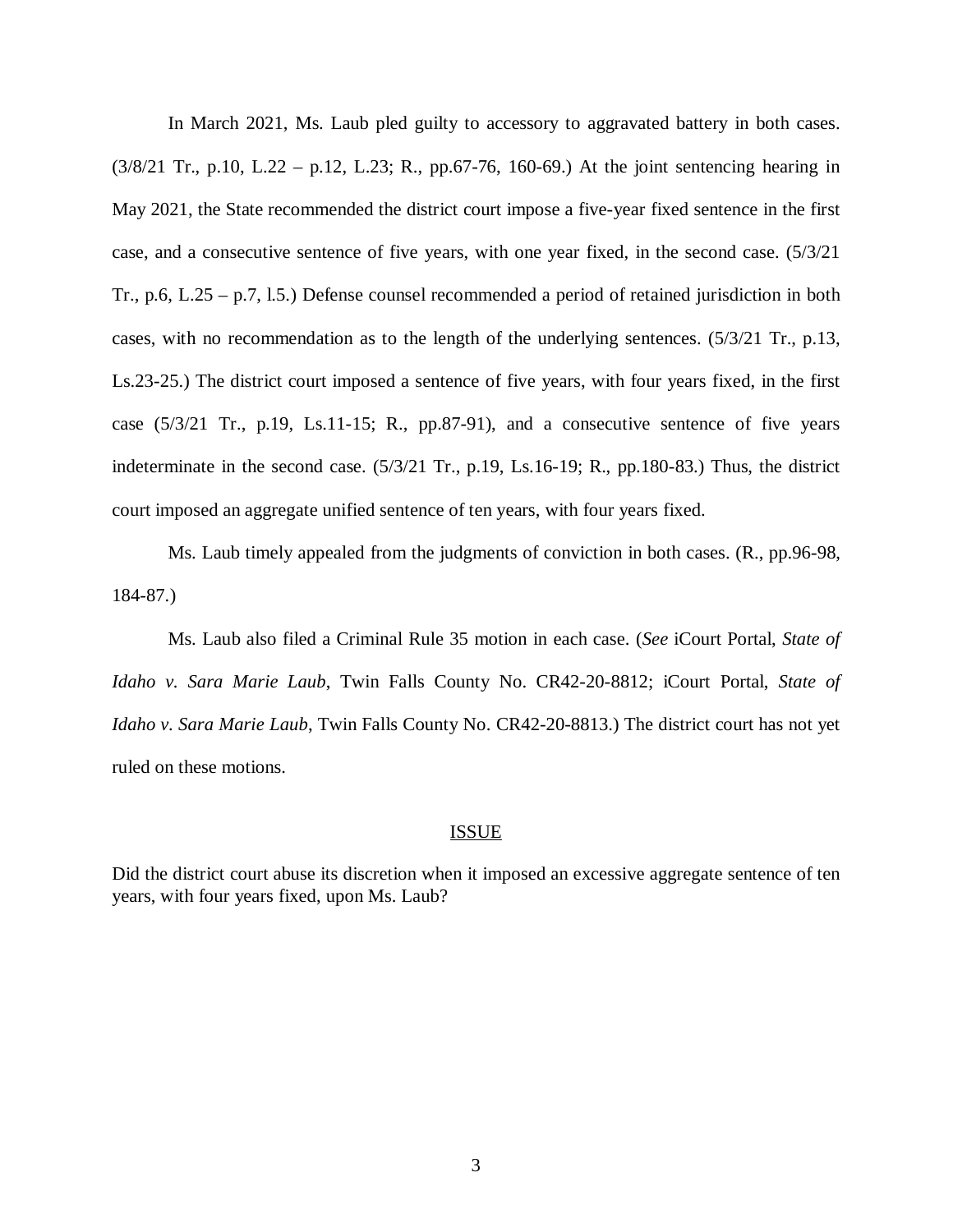#### ARGUMENT

### The District Court Abused Its Discretion When It Imposed An Excessive Aggregate Sentence Of Ten Years, With Four Years Fixed, Upon Ms. Laub.

Ms. Laub asserts that, given any view of the facts, her aggregate sentence of ten years, with four years fixed, is excessive. Where a defendant contends that the sentencing court imposed an excessively harsh sentence, the appellate court will conduct an independent review of the record giving consideration to the nature of the offense, the character of the offender, and the protection of the public interest. *See State v. Reinke*, 103 Idaho 771, 772 (Ct. App. 1982).

The Idaho Supreme Court has held that, "'[w]here a sentence is within statutory limits, an appellant has the burden of showing a clear abuse of discretion on the part of the court imposing the sentence.'" *State v. Jackson*, 130 Idaho 293, 294 (1997) (quoting *State v. Cotton*, 100 Idaho 573, 577 (1979)). Ms. Laub does not allege that her sentence exceeds the statutory maximum. Accordingly, in order to show an abuse of discretion, she must show that in light of the governing criteria, the sentence was excessive considering any view of the facts. *Id*. The governing criteria or objectives of criminal punishment are: (1) protection of society; (2) deterrence of the individual and the public generally; (3) the possibility of rehabilitation; and (4) punishment or retribution for wrongdoing. *Id*.

Appellate courts use a four-part test for determining whether a district court abused its discretion: "whether the trial court: (1) correctly perceived the issue as one of discretion; (2) acted within the outer boundaries of its discretion; (3) acted consistently with the legal standards applicable to the specific choices available to it; and (4) reached its decision by the exercise of reason." *State v. Bodenbach,* 165 Idaho 577, 591 (2019) (quoting *Lunneborg v. My Fun Life*, 163, Idaho 856, 863 (2018)).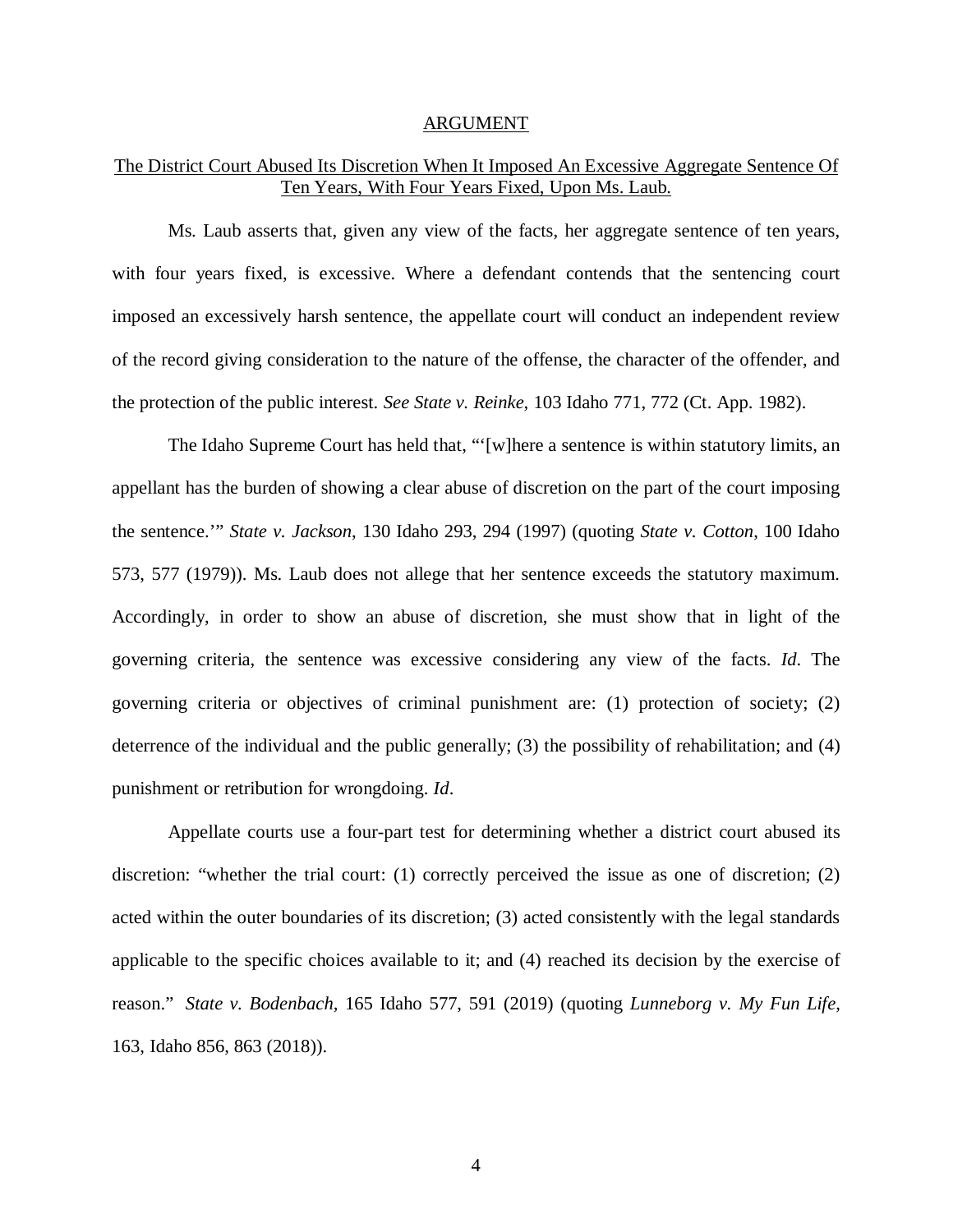Here, Ms. Laub asserts the district court abused its discretion by imposing an excessive sentence under any reasonable view of the facts. Specifically, she contends the district court should have retained jurisdiction, or alternatively, sentenced her to a lesser term of imprisonment, in light of the mitigating factors, including her substance abuse and its longstanding impact on her life, her mental health issues, and her minimal criminal record.

 Ms. Laub was exposed to drugs at a young age. The impact of substance abuse on the defendant's criminal conduct is "a proper consideration in mitigation of punishment upon sentencing." *State v. Osborn*, 102 Idaho 405, 414 n.5 (1981). Growing up, Ms. Laub's mother was in and out of prison for drug use. (PSI, p.7.) In a letter written to Ms. Laub and submitted to the district court for consideration at sentencing, Ms. Laubs's mother expressed the guilt and anger she feels about how her own addiction has affected Ms. Laub. (PSI, pp.175-78.) In the letter, her mother acknowledged that she was absent for periods of time throughout Ms. Laub's childhood, and stated, "You deserved to have me your whole life. Not just parts of it. I have shown you that drugs and prison is a part of life, you[r] new normal."  $(R., p.175.)$  Given this, it is unsurprising that Ms. Laub's substance use began at a young age. When she was

 Ms. Laub first started using marijuana and drinking alcohol. (PSI, p.8.) She eventually dropped out of school after the ninth grade because she just "wasn't digging it." (PSI, p.8.) By Ms. Laub's substance use transformed into a full-fledged addiction, when she began using cocaine on a weekly basis, and using methamphetamine daily. (PSI, p.8.) The Global Appraisal of Individual Needs ("GAIN") Assessment diagnosed Ms. Laub with severe stimulant use disorder. (PSI, p.14.) Ms. Laub acknowledged that drugs have caused problems for her, noting that she quit her last job due to her drug use. (PSI, p.8.) She indicated that she

5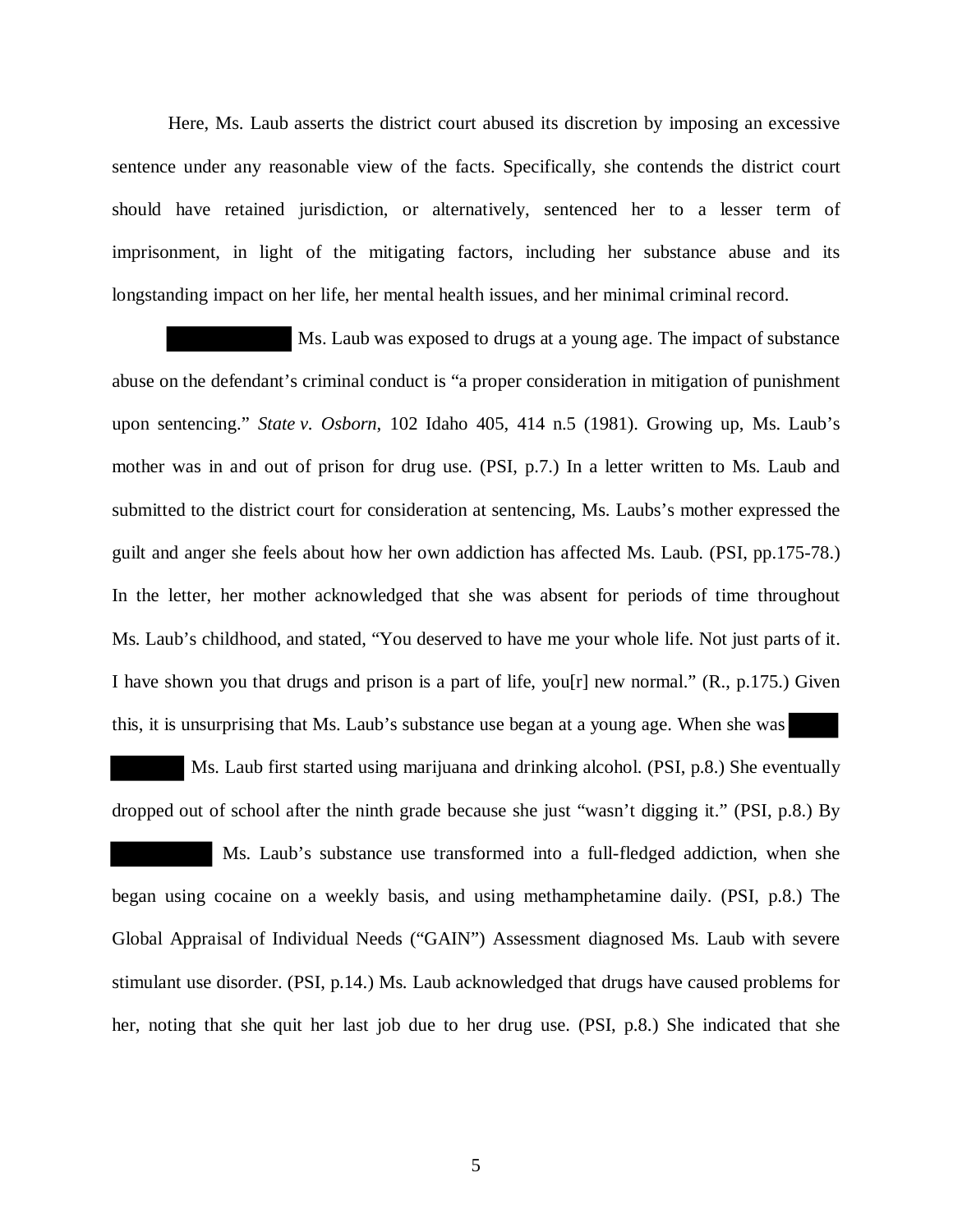believes treatment is most needed for her methamphetamine use, and she expressed a desire to stop using and get a handle on her life. (PSI, pp.5, 8, 11, 14;  $3/5/21$  Tr., p.16, L.6 – p.17, L.2.)

Ms. Laub's mental health issues also weigh in favor of a lesser sentence. "[T]he defendant's mental condition is simply one of the factors that must be considered and weighed by the court at sentencing." *State v. Delling*, 152 Idaho 122, 132 (2011). Ms. Laub has previously been diagnosed with bipolar disorder, depression, anxiety, and post-traumatic stress disorder ("PTSD"). (PSI, p.7.) She reported that she attended counseling sporadically from about until and believes that she would currently benefit from some type of counseling. (PSI, p.7.) The GAIN assessment noted that Ms. Laub self-reported symptoms consistent with PTSD, or acute stress disorder. (PSI, pp.14, 16, 24.) She is currently receiving mental health treatment while she is incarcerated. (PSI, p.17.)

In addition, Ms. Laub expressed remorse for her actions and took full responsibility for her behavior. (*See* 5/3/21 Tr., p.15, Ls.14 – p.16, L.4.) In *State v. Alberts*, the Idaho Court of Appeals reduced the sentence imposed, "In light of [defendant's] expression of remorse for his conduct, his recognition of his problem, his willingness to accept treatment and other positive attributes of his character." 121 Idaho 204, 209 (Ct. App. 1991). Ms. Laub acknowledged that her drug use contributed to her legal problems (PSI, pp.5, 11), and expressed that she very is disappointed in herself. (PSI, p.5.) At sentencing, Ms. Laub told the district court that she takes full accountability for her actions  $(5/3/21 \text{ Tr.}, p.15, Ls.16-17)$ , and stated: "not a day goes by that the victims don't cross my mind."  $(5/3/21 \text{ Tr.}, p.15, L. 21 - p.16, L.2.)$ 

The lack of a serious criminal record also supports a lesser sentence for Ms. Laub. "The absence of a criminal record is a mitigating factor that courts consider." *State v. Miller*, 151 Idaho 828, 836 (2011). "It has long been recognized that '[t]he first offender should be accorded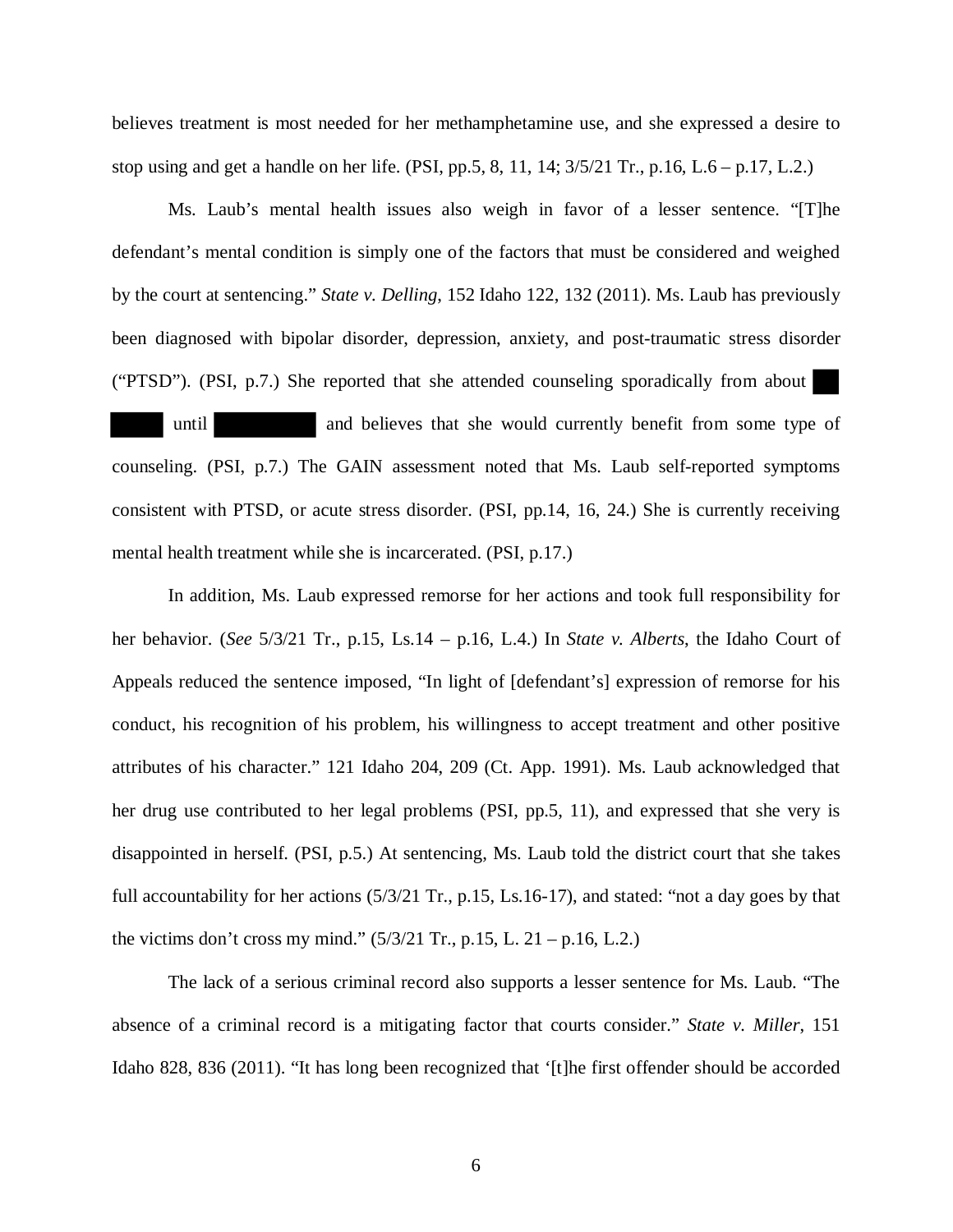more lenient treatment than the habitual criminal." *State v. Hoskins*, 131 Idaho 670, 673 (Ct. App. 1998) (alteration in original) (quoting *State v. Nice,* 103 Idaho 89, 91 (1982)). The instant offenses are Ms. Laub's only felony convictions. (PSI, pp.6, 10.) The only other offense on her record is a juvenile conviction for possession of a controlled substance, which was dismissed after she successfully completed a diversion program. (PSI, p.10.) Although the district court acknowledged Ms. Laub's minimal criminal history (*see* 5/3/21 Tr., p.18, Ls.15- 17), it still imposed an aggregate sentence of ten years with four years fixed, and declined to retain jurisdiction. (3/5/21 Tr., p.19, Ls.8-10.)

Despite her severe substance abuse problem and mental health issues, Ms. Laub has a minimal criminal record. She acknowledged that her drug use has caused problems in her life and expressed remorse for her actions. Ms. Laub has never received any type of inpatient substance abuse treatment, and indicated her desire to do so. (*See* PSI, pp.8, 11, 14-15.) In fact, at the sentencing hearing, the district court noted that she is "clearly in need of rehabilitative treatment." (5/3/21 Tr., p.18, Ls.1-19.)

Proper consideration of these mitigating factors supported a more lenient sentence. In light of these facts, Ms. Laub submits that the district court did not exercise reason, and thus abused its discretion, by imposing and aggregate sentence of ten years, with four years fixed. Ms. Laub asserts the district court should have retained jurisdiction in both cases, or alternatively, imposed a lesser aggregate sentence.